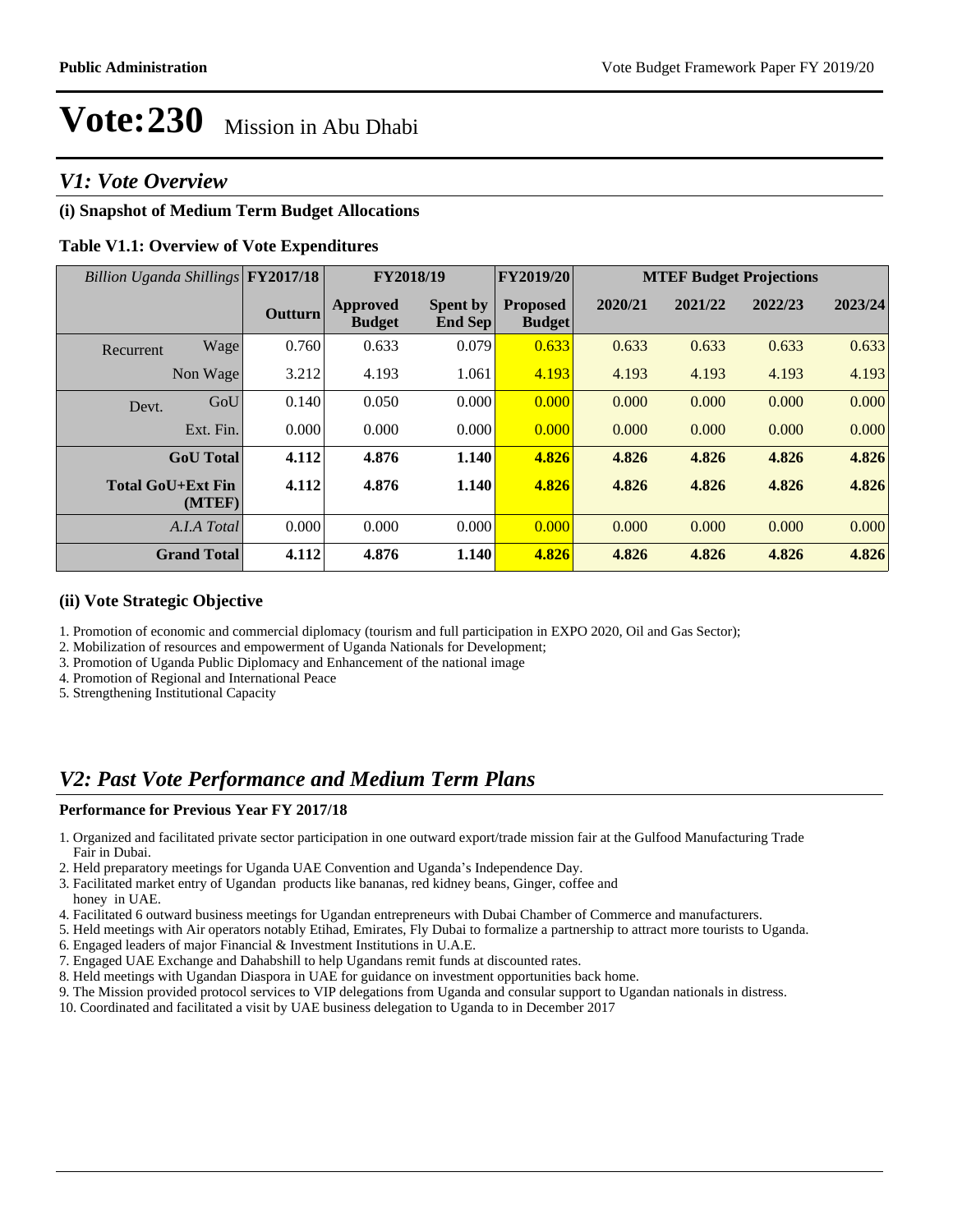#### **Performance as of BFP FY 2018/19 (Performance as of BFP)**

- 1. Organized and facilitated private sector participation in one outward export/trade mission fair at the Gulfood Manufacturing Trade Fair in Dubai.
- 2. Held preparatory meetings for Uganda UAE Convention and Uganda's Independence Day.
- 3. Facilitated market entry of Ugandan products like bananas, red kidney beans, Ginger, coffee and honey in UAE.
- 4. Facilitated 6 outward business meetings for Ugandan entrepreneurs with Dubai Chamber of Commerce and manufacturers.
- 5. Held meetings with Air operators notably Etihad, Emirates, Fly Dubai to formalize a partnership to attract more tourists to Uganda.
- 6. Engaged leaders of major Financial & Investment Institutions in U.A.E.
- 7. Engaged UAE Exchange and Dahabshill to help Ugandans remit funds at discounted rates.
- 8. Held meetings with Ugandan Diaspora in UAE for guidance on investment opportunities back home.
- 9. The Mission provided protocol services to VIP delegations from Uganda and consular support to Ugandan nationals in distress.
- 10. Coordinated and facilitated a visit by UAE business delegation to Uganda to in December 2017

#### **FY 2019/20 Planned Outputs**

- 1. Economic and commercial Diplomacy promoted
- 2. Public diplomacy promoted to enhance Uganda's image
- 3. Bilateral relations between UAE and Uganda and international laws observed
- 4. International peace and security promoted
- 5. Ugandan diaspora mobilized in UAE for National development
- 6. Protocol , consular and Diplomatic services provided
- 7 Institutional capacity built

#### **Medium Term Plans**

- 1. Promote Commercial and Economic diplomacy
- 2. Promote bilateral and multilateral relationships
- 3. Mobilize the Ugandan Diaspora

#### **Efficiency of Vote Budget Allocations**

1. Commercial and Economic diplomacy which is the tool in marketing Uganda and bringing in investment in the country

2. EXPO 2020 which is aimed at marketing Uganda.

#### **Vote Investment Plans**

- 1. Procurement of the land for Chancery and Official Residence.
- 2. Procurement of Two utility cars
- 3. Procurement of the security system gadgets in the chancery.

#### **Major Expenditure Allocations in the Vote for FY 2019/20**

Major expenditure allocation 1.8bn to Rent, 630m to salaries, 1.15b allowances

#### **V3: PROGRAMME OUTCOMES, OUTCOME INDICATORS AND PROPOSED BUDGET ALLOCATION**

#### **Table V3.1: Programme Outcome and Outcome Indicators**

| <b>Vote Controller:</b>      |                                                                                                                                                                                                                                                                                                                                                                                                                                         |
|------------------------------|-----------------------------------------------------------------------------------------------------------------------------------------------------------------------------------------------------------------------------------------------------------------------------------------------------------------------------------------------------------------------------------------------------------------------------------------|
| <b>Programme:</b>            | <b>52 Overseas Mission Services</b>                                                                                                                                                                                                                                                                                                                                                                                                     |
| <b>Programme Objective :</b> | 1. To prepare and participate in EXPO 2020 in Dubai. 2. Promotion of Commercial & Economic<br>Diplomacy (Investment, tourism and Trade) 3. To Promote public Diplomacy 4. Foreign policy abroad<br>and promote Uganda's image. 5. Provide protocol and consular services abroad. 6. Promotion of<br>Regional and International Peace and Security (IRENA) 7. Provide leadership to mission staff abroad<br>and manage mission property. |
| <b>Responsible Officer:</b>  | <b>Accounting Officer</b>                                                                                                                                                                                                                                                                                                                                                                                                               |
| <b>Programme Outcome:</b>    | Enhanced national security development, the country's image abroad and wellbeing of Ugandans                                                                                                                                                                                                                                                                                                                                            |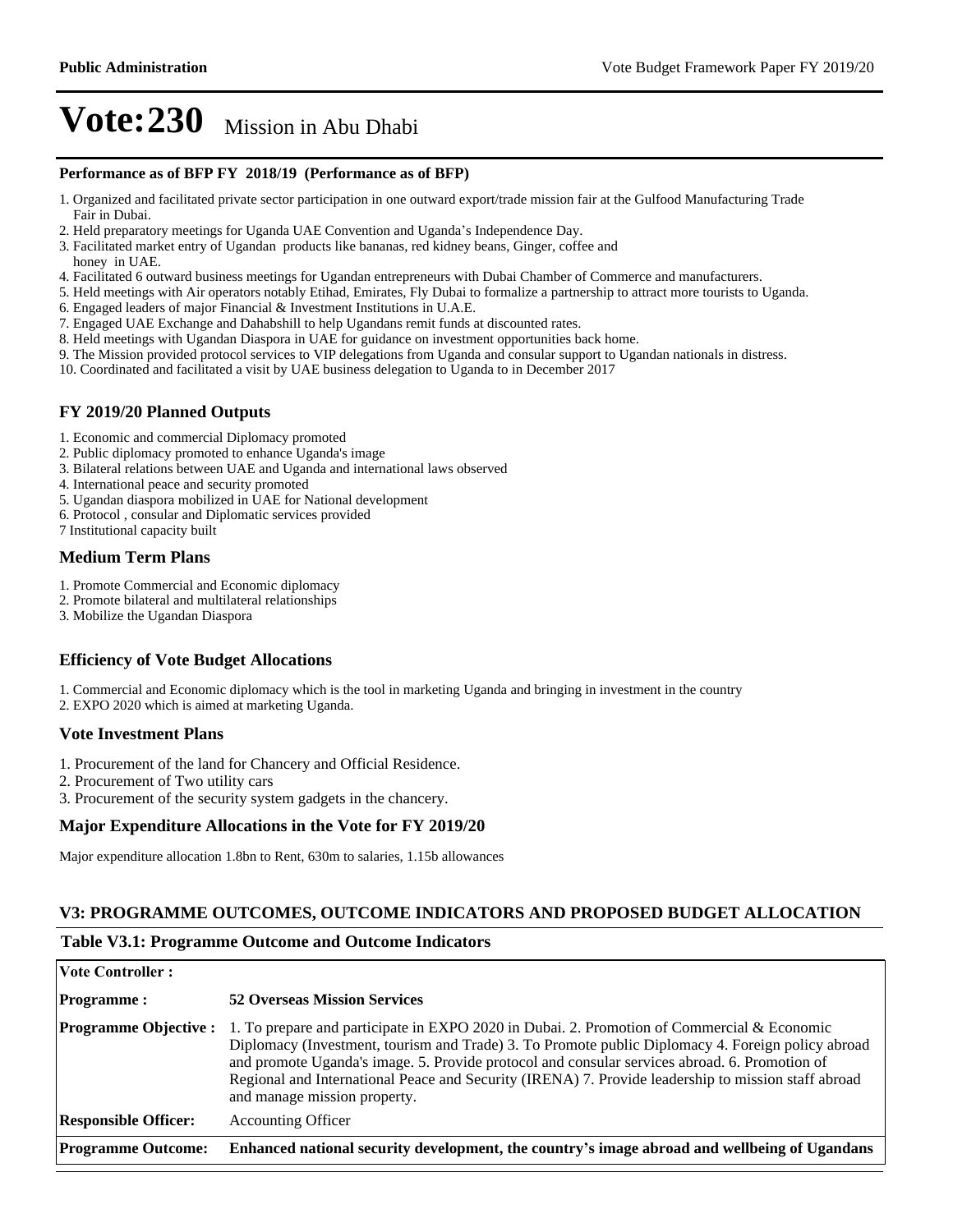| <b>Sector Outcomes contributed to by the Programme Outcome</b>  |                          |                          |                  |                            |                          |                          |                          |
|-----------------------------------------------------------------|--------------------------|--------------------------|------------------|----------------------------|--------------------------|--------------------------|--------------------------|
| 1. Improved regional and International Relations                |                          |                          |                  |                            |                          |                          |                          |
|                                                                 |                          |                          |                  | <b>Performance Targets</b> |                          |                          |                          |
| <b>Programme Performance Indicators (Output)</b>                | 2017/18<br><b>Actual</b> | 2018/19<br><b>Target</b> | <b>Base year</b> | <b>Baseline</b>            | 2019/20<br><b>Target</b> | 2020/21<br><b>Target</b> | 2021/22<br><b>Target</b> |
| • Number of cooperation frameworks<br>negotiated, and concluded |                          | 6                        |                  |                            | 7                        | 8                        | 10                       |
| • Percentage change of foreign exchange<br>inflows              |                          |                          |                  |                            | 40%                      | 50%                      | 55%                      |
| • Rating of Uganda's image abroad                               |                          |                          |                  |                            | Good                     | Good                     | Good                     |

## **Table V3.2: Past Expenditure Outturns and Medium Term Projections by Programme**

| <b>Billion Uganda shillings</b>     | 2017/18        | 2018/19                                   |        | 2019-20                          |         | <b>MTEF Budget Projections</b> |         |         |
|-------------------------------------|----------------|-------------------------------------------|--------|----------------------------------|---------|--------------------------------|---------|---------|
|                                     | <b>Outturn</b> | <b>Approved Spent By</b><br><b>Budget</b> | End O1 | <b>Proposed</b><br><b>Budget</b> | 2020-21 | 2021-22                        | 2022-23 | 2023-24 |
| Vote :230 Mission in Abu Dhabi      |                |                                           |        |                                  |         |                                |         |         |
| <b>52 Overseas Mission Services</b> | 4.012          | 4.876                                     | 1.084  | 4.826                            | 4.826   | 4.826                          | 4.826   | 4.826   |
| Total for the Vote                  | 4.012          | 4.876                                     | 1.084  | 4.826                            | 4.826   | 4.826                          | 4.826   | 4.826   |

### **V4: SUBPROGRAMME PAST EXPENDITURE OUTTURNS AND PROPOSED BUDGET ALLOCATIONS**

#### **Table V4.1: Past Expenditure Outturns and Medium Term Projections by SubProgramme**

| <b>Billion Uganda shillings</b>                | 2017/18               | <b>FY 2018/19</b>     |                             | 2019-20                          | <b>Medium Term Projections</b> |         |         |             |
|------------------------------------------------|-----------------------|-----------------------|-----------------------------|----------------------------------|--------------------------------|---------|---------|-------------|
|                                                | <b>Outturn Budget</b> | <b>Approved Spent</b> | $\bf{By}$<br><b>End Sep</b> | <b>Proposed</b><br><b>Budget</b> | 2020-21                        | 2021-22 | 2022-23 | $2023 - 24$ |
| <b>Programme: 52 Overseas Mission Services</b> |                       |                       |                             |                                  |                                |         |         |             |
| 01 Headquarters Abu Dhabi                      | 3.942                 | 4.826                 | 1.084                       | 4.826                            | 4.826                          | 4.826   | 4.826   | 4.826       |
| 1124 Strengthening Abu Dhabi Mission           | 0.070                 | 0.050                 | 0.000                       | 0.000                            | 0.000                          | 0.000   | 0.000   | 0.000       |
| Total For the Programme: 52                    | 4.012                 | 4.876                 | 1.084                       | 4.826                            | 4.826                          | 4.826   | 4.826   | 4.826       |
| <b>Total for the Vote :230</b>                 | 4.012                 | 4.876                 | 1.084                       | 4.826                            | 4.826                          | 4.826   | 4.826   | 4.826       |

#### **Table V4.2: Key Changes in Vote Resource Allocation**

| Major changes in resource allocation over and above the<br>previous financial year | Justification for proposed Changes in Expenditure and<br><b>Outputs</b> |  |  |  |  |
|------------------------------------------------------------------------------------|-------------------------------------------------------------------------|--|--|--|--|
| Vote :230 Mission in Abu Dhabi                                                     |                                                                         |  |  |  |  |
| Programme: 52 Mission in Abu Dhabi                                                 |                                                                         |  |  |  |  |
| <b>Output: 02 Consulars services</b>                                               |                                                                         |  |  |  |  |
| (0.554)<br>Change in Allocation (UShs Bn):                                         | Due to budget shortfalls there was cut in consular for other<br>outputs |  |  |  |  |
| Output: 77 Purchase of machinery                                                   |                                                                         |  |  |  |  |
| 0.010<br>Change in Allocation (UShs Bn):                                           | More machinery is to be procured                                        |  |  |  |  |
| <b>Output: 78 Purchase of Furniture and fictures</b>                               |                                                                         |  |  |  |  |